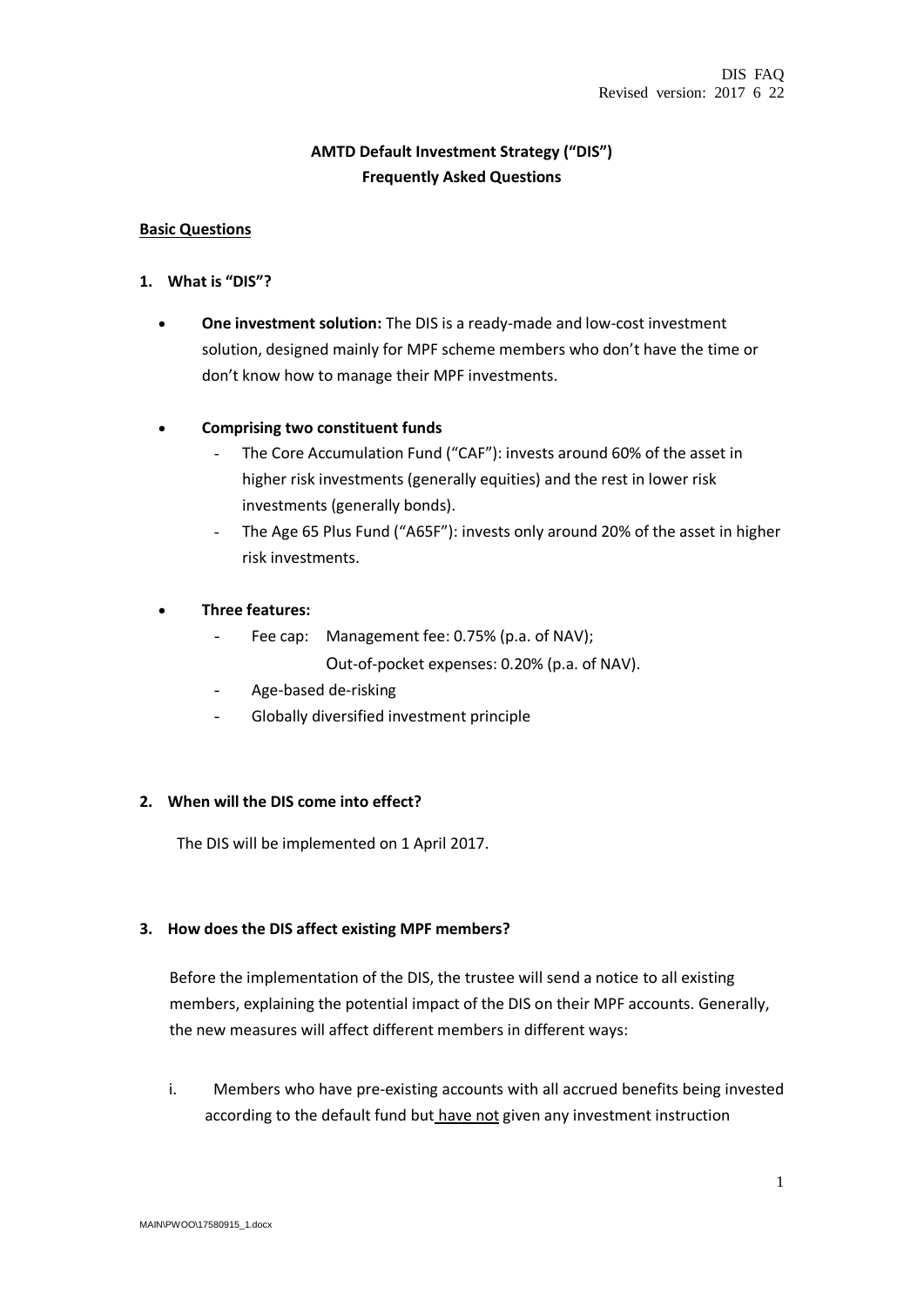- For members who have not given any investment instruction, the MPF assets in their accounts may be affected. If they are under or become 60 years of age on the DIS commencement date, or the trustee does not have the date of birth of the member, the trustee will issue to these members a DIS Reinvestment Notice ("DRN") within 6 months following the DIS commencement date. If no reply is given within 42 days of the date of the DRN, any MPF assets already accumulated, future contributions and MPFs transferred from another scheme in the future will be invested in accordance with the DIS.
- ii. Members who are not sure whether they have given any investment instruction
	- They should contact their MPF provider(s) as soon as possible to enquire about their MPF investment instructions, and to verify other details of their accounts (especially correspondence address) to ensure that they can receive all correspondences from their MPF provider(s).
- iii. Members who have given investment instruction
	- Generally, they will not receive any DRN from their MPF provider(s), and their MPF will continue to be invested in accordance with the investment instruction already given.
	- In exceptional cases, although some members may have already given some investment instructions, if they did not specify how all MPF benefits and future contributions should be invested, those members will also be affected.

### **Example 1 – Fund switching**

#### **Before DIS Commencement Date**

- $\triangleright$  A member has a contribution account and has not given an investment instruction since enrollment. The default investment instruction was set as 100% in Fund D (Fund D is an existing default fund- AMTD Allianz Choice Capital Stable Fund).
- The member instructed to switch 100% Fund D to 100% Fund A (Fund A is not an existing default fund) and did not give an instruction to change future investment mandate.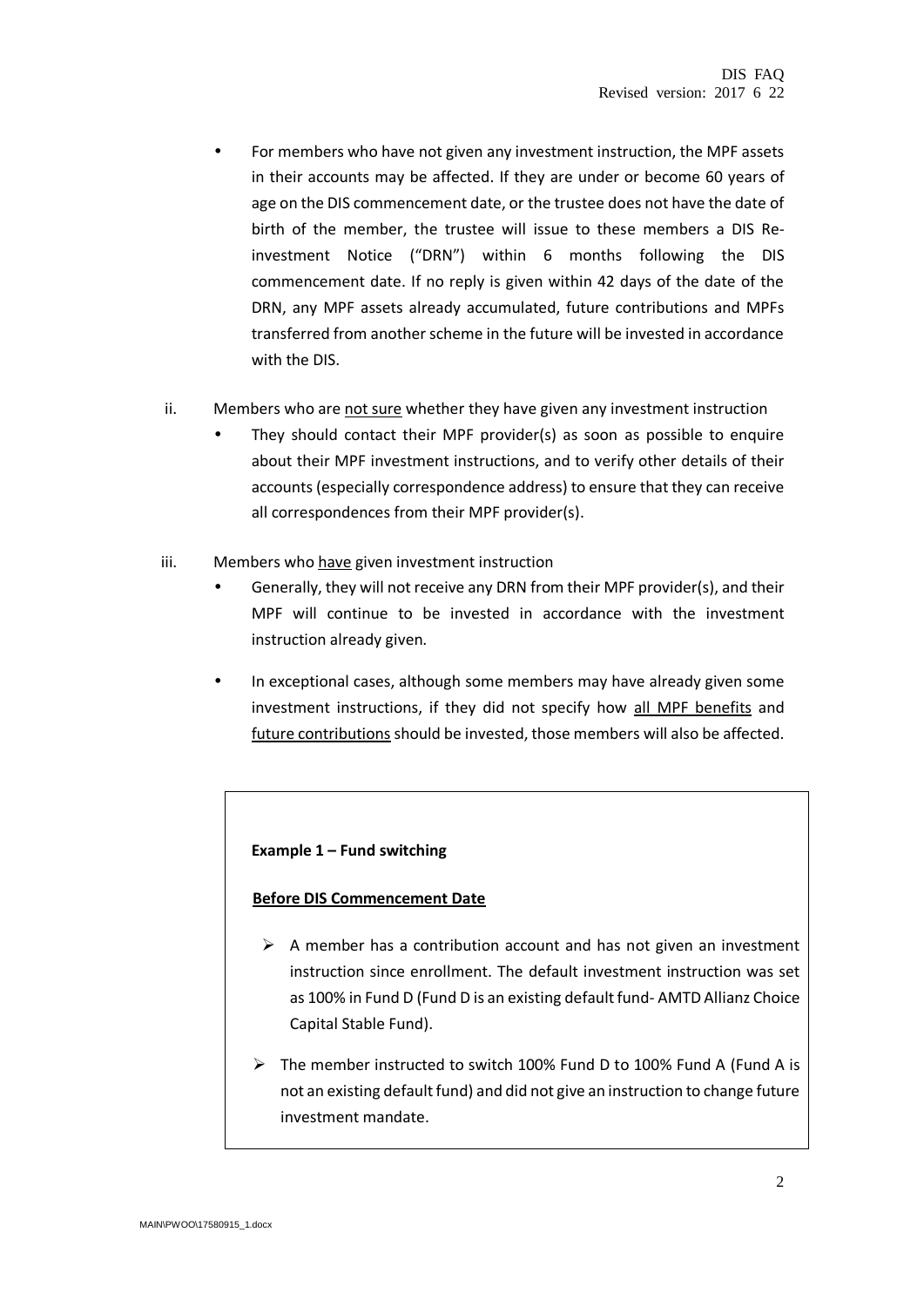$\triangleright$  The contribution account has 100% benefits in Fund A and the investment instruction for future contributions is 100% Fund D.

#### **After DIS Commencement Date**

- $\triangleright$  The benefits in the contribution account remain 100% invested in Fund A.
- $\triangleright$  The investment instruction for future contributions of the contribution account changes from Fund D to **100% DIS.**

#### **Example 2 – Investment instruction for personal account**

#### **Before DIS Commencement Date**

- $\triangleright$  A member has a contribution account and has given an investment instruction of 100% in Fund A.
- $\triangleright$  The member changes job and the benefits in the contribution account are transferred to a new personal account in the same Scheme under autopreservation.
- $\triangleright$  The personal account has all benefits invested in Fund A and the investment instruction for future contributions follows that of the contribution account, i.e. 100% Fund A

### **After DIS Commencement Date**

- $\triangleright$  The benefits in the personal account remain 100% invested in Fund A.
- $\triangleright$  The investment instruction for future contributions of the personal account changes from Fund A to **100% DIS.**

# **Example 3 – Change of investment instruction during transitional period from 1 April 2017 to 3 October 2017**

### **Before DIS Commencement Date**

 $\triangleright$  A member has a contribution account and has not given an investment instruction since enrollment. The default investment instruction was set as 100% in Fund D.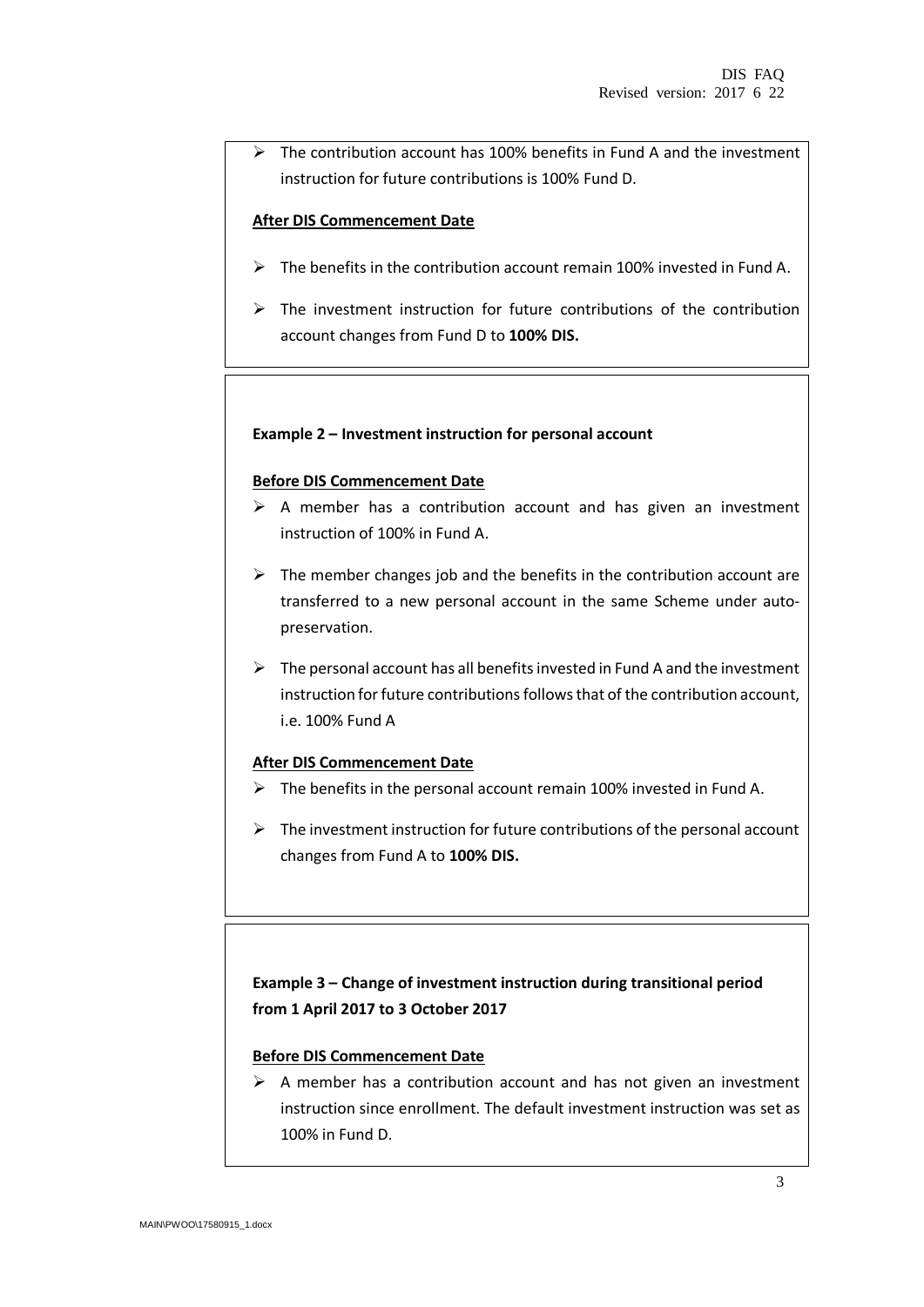$\triangleright$  All benefits invested in Fund D and future investment instruction is 100% in Fund D.

#### **After DIS Commencement Date**

 Before the DRN is issued, **OR** after the DRN is issued, but before the reply period stated on the DRN expires, the member instructs to switch 60% Fund D to Fund A, and has not given an investment instruction for future contributions.

After completion of the switching

- The **remaining 40% of benefits in Fund D** will be switched to the **DIS** as soon as practicable after processing such transaction, (i.e. disregarding whether the member has received a DRN or whether the reply period stated in the DRN has expired)
- $\triangleright$  The investment instruction for future contributions of the account will change to **100% DIS**

For any enquiries, please call our AMTD MPF Hotline (852) 3163-3260.

#### **4. Are CAF and A65F capital preservation funds? What are the expected returns?**

- "CAF": holds around 60% of higher risk investments (generally equities) and the rest in lower risk investments (generally bonds).
- "A65F": holds around 20% of higher risk investments.
- It is an investment strategy which balances risk and return over the long term. Similar to all investments, investments in the above-mentioned funds are subject to investment risks, they are not capital preservation products and their returns are not guaranteed.
- However, the DIS adopts a globally diversified investment principle, with two constituent funds investing in different asset classes in different proportions. As the member ages, risk exposure is lowered by gradually reducing the proportion of higher risk assets. In the long run, this asset allocation and de-risking strategy can help reduce risk. The risk exposure to which the DIS is covered in relevant chapters of the offering documents/promotional materials of the schemes.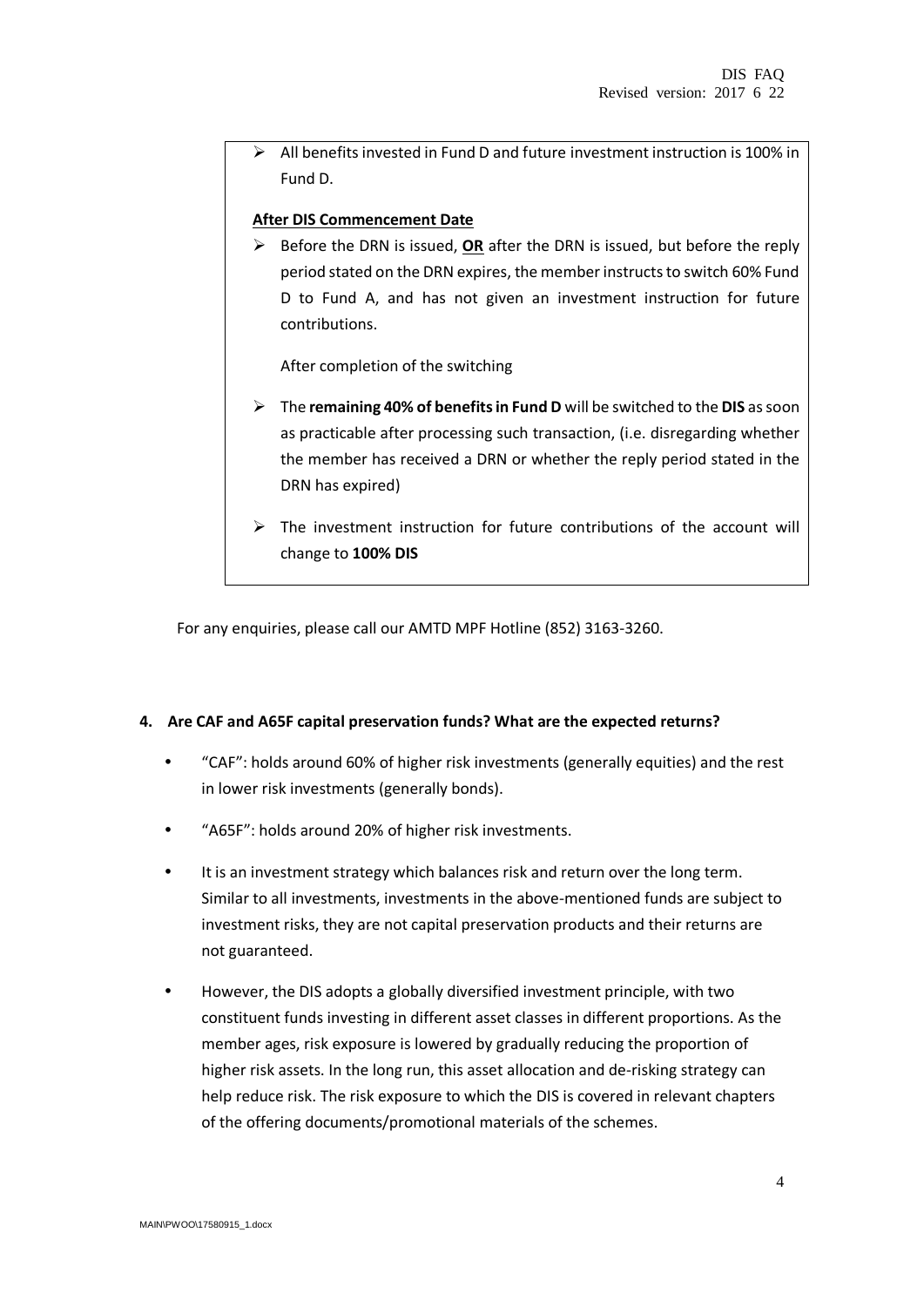#### **5. Is there an age limit for investing in A65F?**

No. Members at any age can choose to invest in A65F.



#### **6. What is "age-based de-risking"?**

As an MPF member approaches retirement age, the investment strategy will be progressively adjusted to reduce the proportion of higher risk assets (as illustrated in the above diagram and table).

- Aged below 50: All MPF contributions will be invested in the CAF.
- Aged 50 to 64: The accrued benefits in the CAF will be gradually shifted into the A65F, at a rate of around 6.7% of assets every year.
- Aged 64 and above: All MPF assets will be held in the A65F.

### **7. What does the DIS "fee cap" mean? Is it the same as the Fund Expense Ratio ("FER")?**

- The DIS is subject to special rules, limiting the management fees which CAF and A65F may charge, the fee caps are:
	- Management fee (including the fees paid to the trustee, administrator, investment manager (including fees based on fund performance, if any) and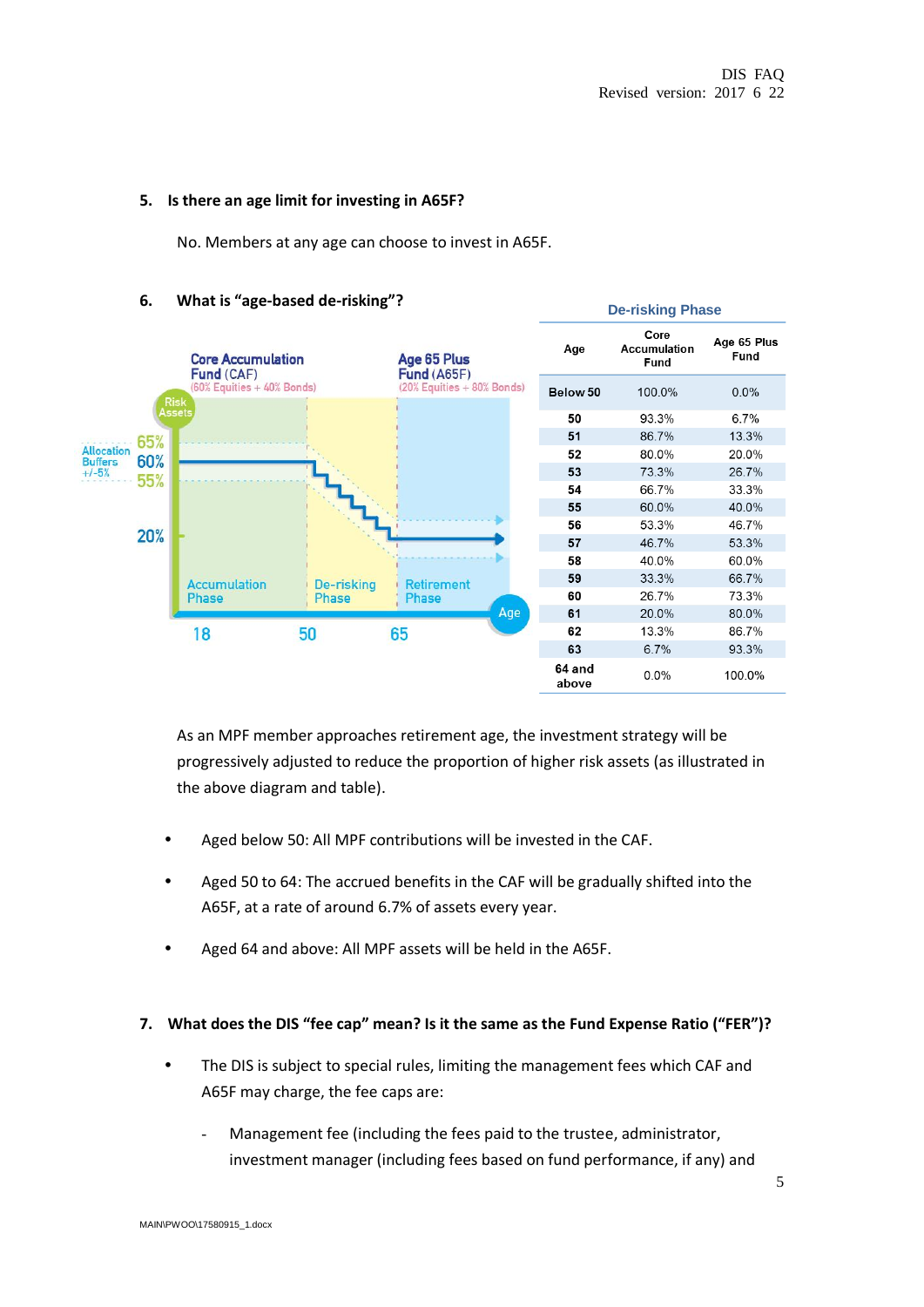sponsor (of a scheme and the underlying investment fund(s)) for providing their services in relation to the relevant DIS fund): a daily rate of 0.75% per annum of the net asset value (NAV) divided by the number of days in the year.

- Recurring out-of-pocket expenses (including annual audit fees, printing fee and postage etc.): 0.20% per annum of the NAV.
- The items included in the fee cap and the expense cap are different from those included in the FER. For example, the expense cap only comprises recurring out-ofpocket expenses at the constituent fund level, while the FER also includes nonrecurring out-of-pocket expenses and expenses at the underlying investment fund level.

# **8. What kind of people is the DIS suitable for? Can I actively choose this investment solution?**

- The DIS is mainly designed for members who don't have time or don't know how to manage their MPF investments.
- For members who find the DIS or the DIS funds suitable for their personal circumstances, they can also choose the investment solution, or the individual funds.
- However, please note that the DIS, as a default arrangement, de-risking **will apply**. Should you choose to invest in the CAF and/or A65F individually, age-based derisking **will not apply**.

## **9. After choosing the DIS, may I change my mind in the future?**

Yes, you may update your investment instruction any time via the following channels:

- **AMTD Website: www.amtd.com.hk:**
- **AMTD MPF Hotline: (852) 3163-3260; or**
- By completing and submitting the "Asset Switch / Change of Investment [Mandate Form](http://amtd.com.hk/sites/default/files/pdf/mpf/IM(MEM)-TCM.pdf)".

### **10. Where can we view the performance of the relevant strategy?**

 The performance of the relevant funds will be published in the fund factsheet for members' information. Members can also visit our website (www.amtd.com.hk) to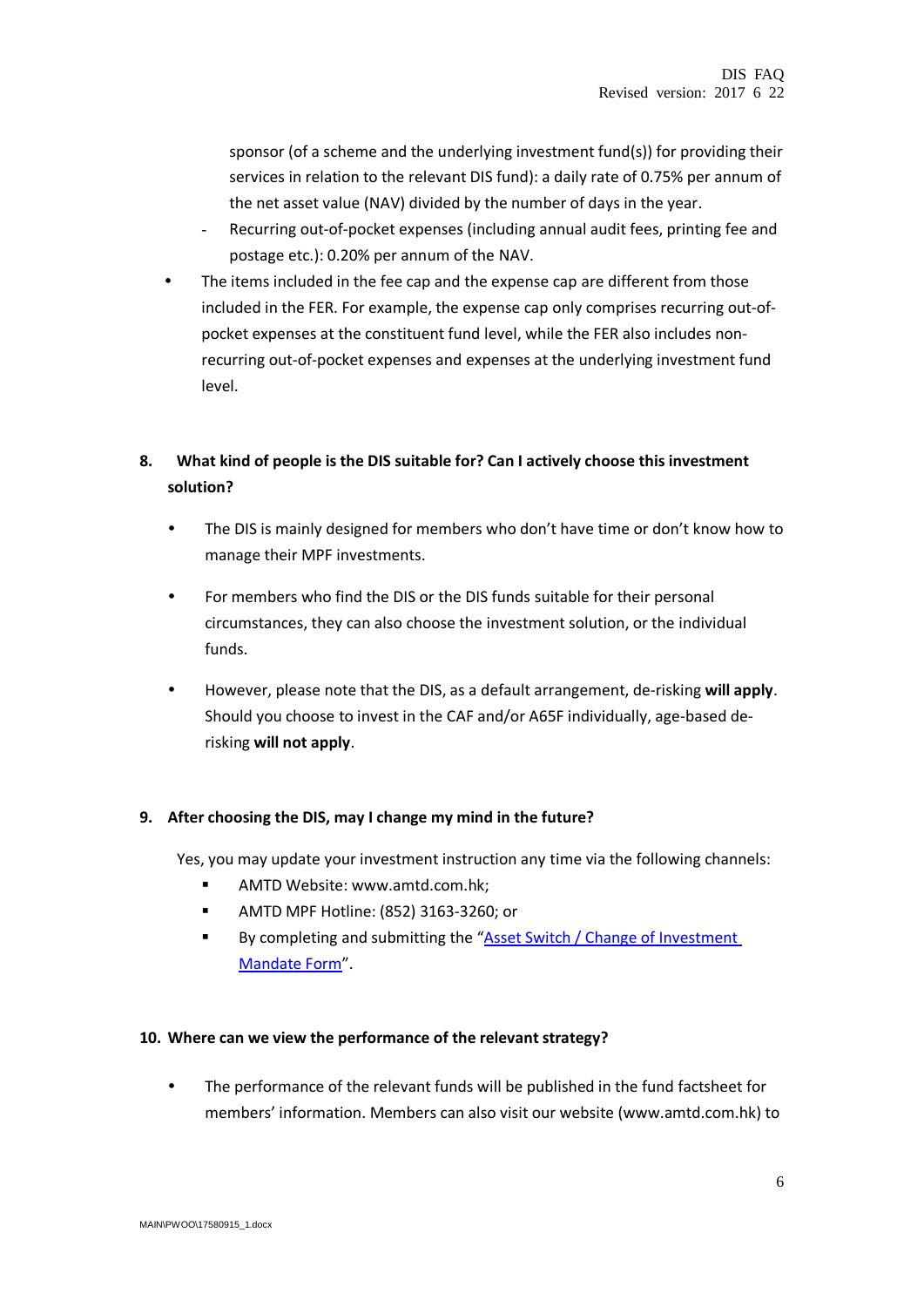obtain latest fund prices and information. They can also obtain fund performance information from the MPFA website (www.mpfa.org.hk).

- In order to provide common reference material for the performance and asset allocation of the CAF and the A65F, a recognized reference portfolio has been developed by the industry for the purpose of the DIS. The fund performance will be reported against a reference portfolio published by the Hong Kong Investment Funds Association, please visit [www.hkifa.org.hk](http://www.hkifa.org.hk/) for further information regarding the performance of the reference portfolio.
- The fund performance is calculated on the basis of NAV-to-NAV in Hong Kong dollars. Past performance is not indicative of future performance. There is no guarantee that investment returns or members' accrued benefits will not suffer significant loss. Members should regularly review the performance of the funds and consider whether the investments still suit their personal needs and circumstances.

## **Administration Arrangement**

### **11. Will I receive any notice about the DIS? When will I receive it?**

- Before and after the launch of the DIS, we will send relevant notices to all members or relevant members to explain how their MPF accounts will be affected by the new arrangement.
- Therefore, if you have not received any MPF letters or your correspondence address has been changed, please notify AMTD immediately to ensure that you can receive letters from us.

| <b>Notice</b>            | <b>Recipients</b> | <b>Issuing Time</b> | <b>Summary of Content</b>        |
|--------------------------|-------------------|---------------------|----------------------------------|
| DIS Pre-                 | All members       | Around              | To provide information about the |
| implementation           |                   | January 2017        | DIS, including its features,     |
| Notice ("DPN") and       |                   |                     | investment objective and risks,  |
| Important Note           |                   |                     | fees, asset allocation and       |
|                          |                   |                     | potential impact on members'     |
|                          |                   |                     | MPF accounts.                    |
| <b>DIS Re-investment</b> | Members have pre- | 20 April 2017       | To explain how the relevant      |
| Notice ("DRN")           | existing accounts |                     | members' MPF accounts will be    |
|                          | with all accrued  |                     |                                  |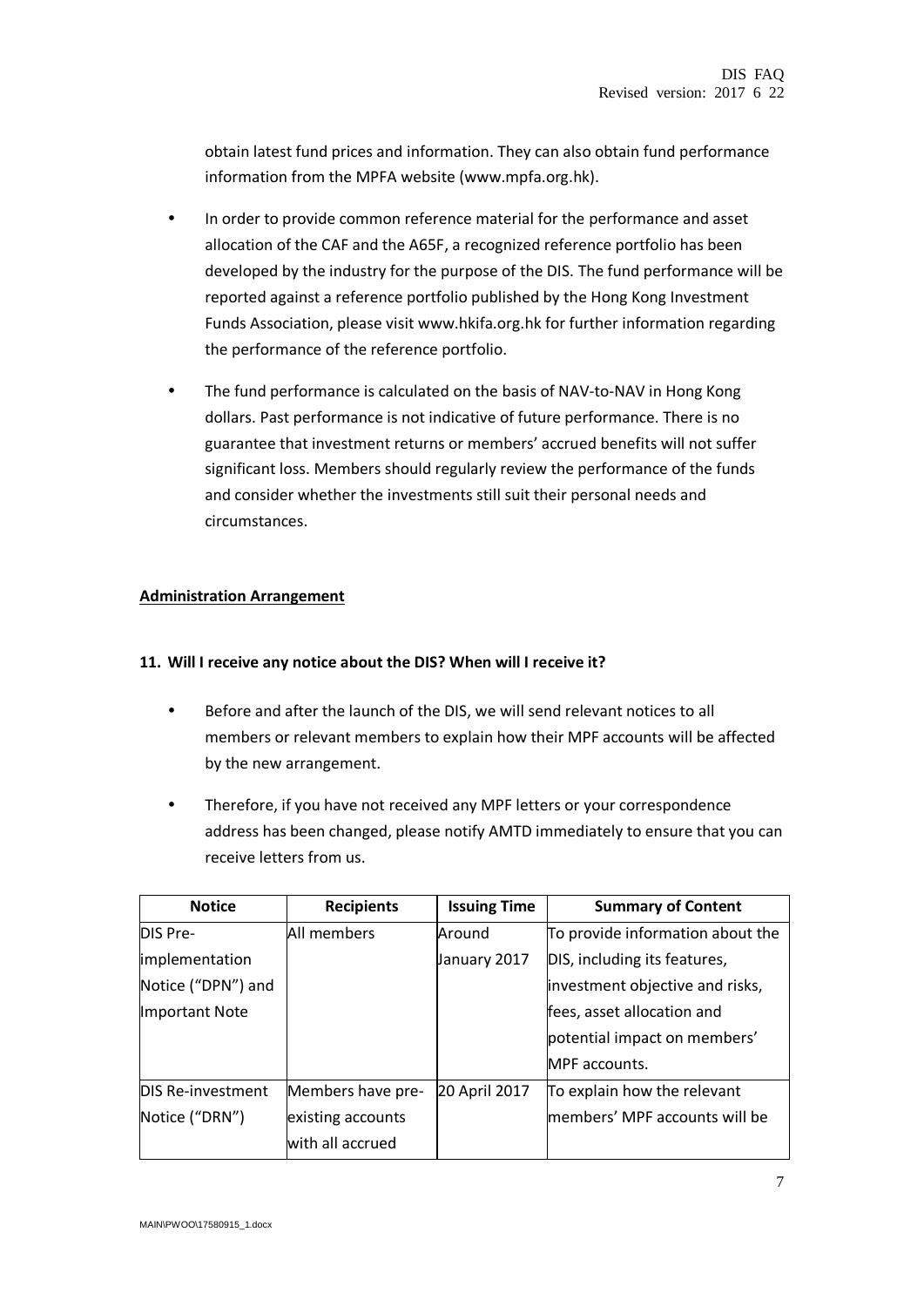| benefits being         | affected, and the options available |
|------------------------|-------------------------------------|
| invested according to  | to them.                            |
| the default fund but   |                                     |
| have not given any     |                                     |
| linvestment            |                                     |
| instruction, and are   |                                     |
| under or become 60     |                                     |
| years of age on the    |                                     |
| commencement           |                                     |
| date, or the full date |                                     |
| of birth is not        |                                     |
| specified.             |                                     |

Should you have any queries, please call our AMTD MPF Hotline (852) 3163-3260.

# **12. What should I do upon receiving the DIS Notice?**

| <b>Notice</b>                   | <b>Actions to be Taken by Members</b>                  |  |
|---------------------------------|--------------------------------------------------------|--|
| DIS Pre-implementation Notice   | Read the Notice carefully and consider how you         |  |
| ("DPN") and Important Note      | will be affected by the new arrangement.               |  |
|                                 | Take this opportunity to review your accounts to       |  |
|                                 | find out whether you have given any investment         |  |
|                                 | instruction. If you have not given any investment      |  |
|                                 | instruction, please make one suitable for your         |  |
|                                 | personal circumstances.                                |  |
|                                 |                                                        |  |
| <b>DIS Re-investment Notice</b> | Members may make one of the following choices for      |  |
| ('DRN")                         | their (1) accrued benefits and (2) future              |  |
|                                 | contributions/accrued benefits transferred from other  |  |
|                                 | schemes in the future:                                 |  |
|                                 |                                                        |  |
|                                 | <b>Continue to invest in the existing funds: Those</b> |  |
|                                 | members need to complete the attached form,            |  |
|                                 | stating that he/she chooses to opt out from the DIS    |  |
|                                 | arrangement, and return the form to Trustee within     |  |
|                                 | 42 days of the DRN.                                    |  |
|                                 | Invest according to the DIS: No reply is needed.       |  |
|                                 | Within 14 days after the 42-day reply period, we       |  |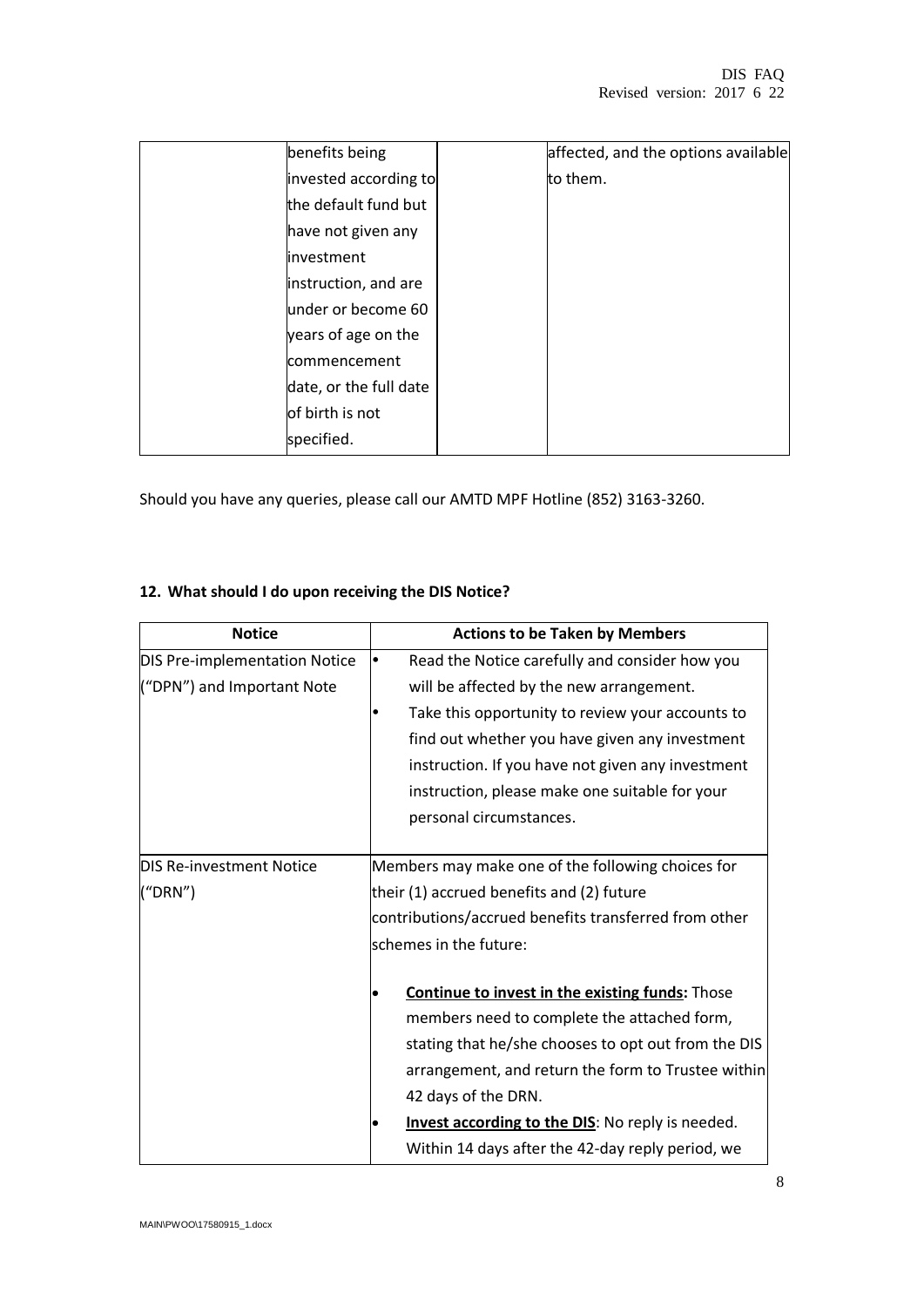|  | will re-invest in the DIS under the members' own |
|--|--------------------------------------------------|
|  | scheme.                                          |
|  | Members may also give other investment           |
|  | instructions within the 42-day reply period.     |
|  |                                                  |
|  |                                                  |

Should you have any queries, please call our AMTD MPF Hotline (852) 3163-3260.

#### **13. How is the automatic de-risking arrangement under the DIS carried out?**

- Switching of the existing accrued benefits among the CAF and the A65F will be automatically carried out each year on the member's birthday (please refer to question 6 for details). There are some exceptions as follows:
	- If the member's birthday does not fall on a dealing day, then the investments will be made on the next dealing day.
	- If the member's birthday falls on the 29 February and in the year which is not a leap year, then the investment will be made on the 1 March or the next dealing day.
- The member will receive a de-risking notice prior to reaching the age of 50 and a de-risking statement after each annual de-risking is completed.

# **14. The date of birth on my ID only shows the year of birth, how will the age-based derisking be arranged?**

If there is no other evidence to prove your date of birth, the last calendar day (being 31 December) of the year of birth shown on your ID will be used for the annual de-risking.

# **15. I did not provide the date of birth when I registered for my MPF account, how will you arrange the age-based de-risking?**

If we are unable to obtain your date of birth, your accrued benefits will be fully invested in the A65F with no de-risking applied.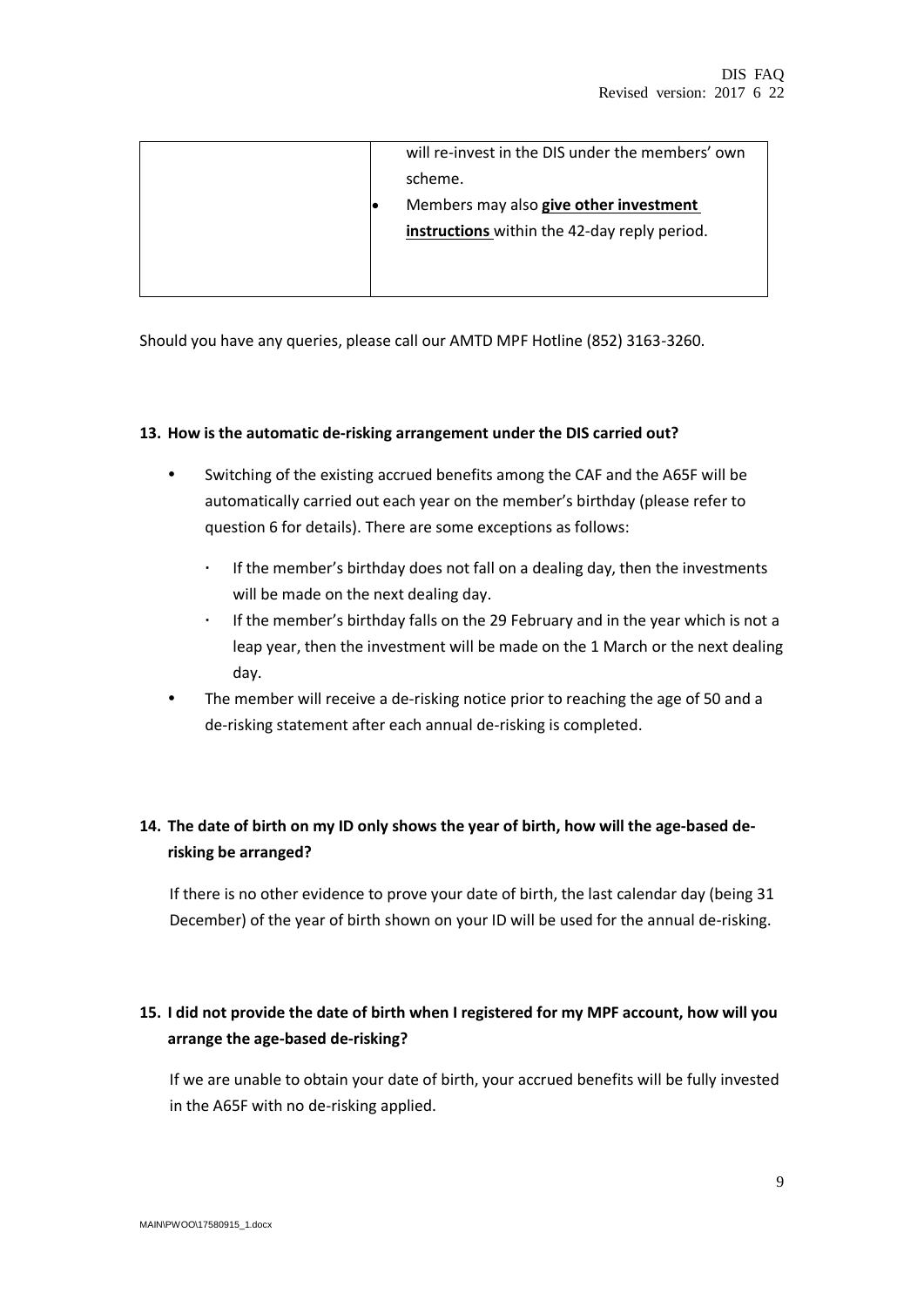#### **16. Do you need my consent before carrying out the age-based de-risking?**

No, because the legislation has already specified the time when the trustees have to perform fund switching, and the relevant information is also already published in the offering documents of respective schemes.

## **17. Will you remind members in writing about the date of age-based de-risking before carrying it out?**

No, the time of annual de-risking is already published in the offering documents of respective schemes.

# **18. Will you remind members in writing on the effective date of age-based de-risking before they reach the age of 50?**

Yes, we shall remind you in writing on the effective date of age-based de-risking.

#### **19. May I choose the date on which the age-based de-risking is performed?**

No, the DIS is a ready-made investment solution designed mainly for members who do not have time, or do not know how to manage their MPF investments. Under the DIS, all members' investments must be switched according to the time and pre-set allocation percentages as specified in the offering documents of respective schemes concerning the de-risking mechanism.

# **20. What should be done if one or more specified instructions are to be processed on my annual date of de-risking?**

When one or more of the specified instructions (including but not limited to subscription or redemption) are being processed on your annual date of de-risking, the annual de-risking will only take place on the next dealing day upon the completion of these instructions where necessary.

#### **21. How can I respond to the DIS notice?**